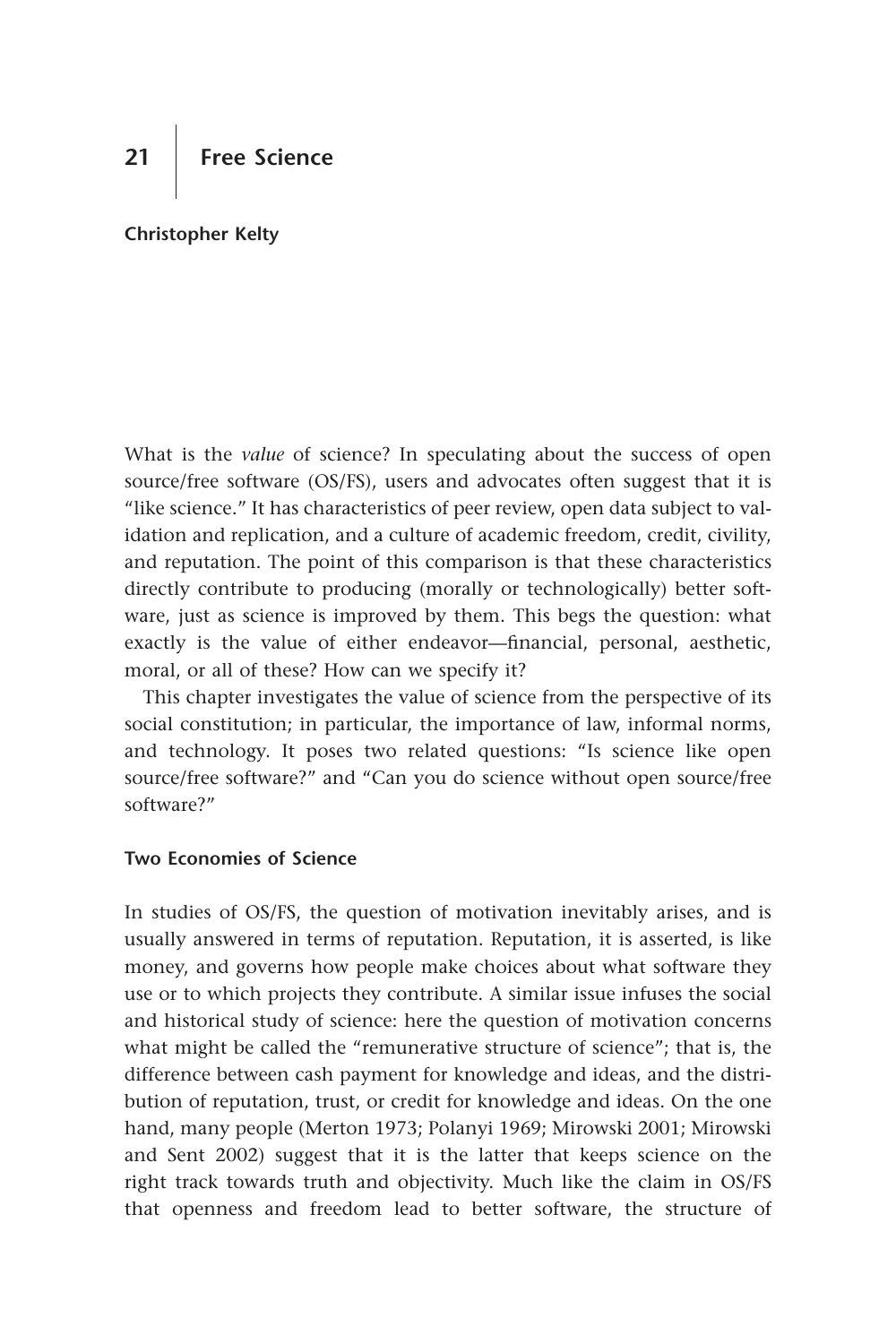remuneration through credit and public acknowledgment in science is said to ensure that the truest truths, and neither the cheapest or the most expensive ones emerge from the cauldron of scientific investigation.

On the other hand, the political economy of science is also deeply embedded in the health and progress of nations and societies. Science (like software) simply must be paid for somehow, and most scientists know this, even if they like to ignore it. What's more, if it is to be paid for—by governments, rich people, or corporations—it is probably required to contribute to their agenda somehow. In a representative democratic society, this means that the funding of science is done on condition that it contributes to "progress." It is only through science and technology (or so many economists have concluded) that growth, progress, and increasing prosperity are even possible. Scarce resources must be effectively distributed or the value of the whole enterprise collapses. Markets and money are one very effective way of achieving such allocation, and science, perhaps, should not be an exception.

The tension between these two demands can be summed up in two different questions concerning "value": (1) What is the best way to achieve efficient allocation of scarce resources? and (2) What is the proper way to organize a secular scientific and technological society so that it can contribute to the improvement of question 1? Needless to say, these questions must be kept separate to be meaningful. Where OS/FS appears, it is often in response to the subordination of question 2 to question 1. Free software licenses, the open collaborative ethic of OS/FS hackers, and the advocacy of lawyers and economists are all ways of reminding people that question 1 is not the only one on the table. This issue strikes science and technology at its heart—especially in its European and American forms in the universities and research labs. It is left to scientists, engineers, and managers in these places to insist on a continual separation of these two questions. In a practical sense, this separation means maintaining and improving systems of remuneration based on the principles of peer review, open access, experimental verification and the reduction of conflicts of interest. Without these, science is bought and sold by the highest bidder.

## **Doing Science**

Is science like open source/free software? Yes, but not necessarily so. There are far too many examples in science of secrecy, meanness, Machiavellian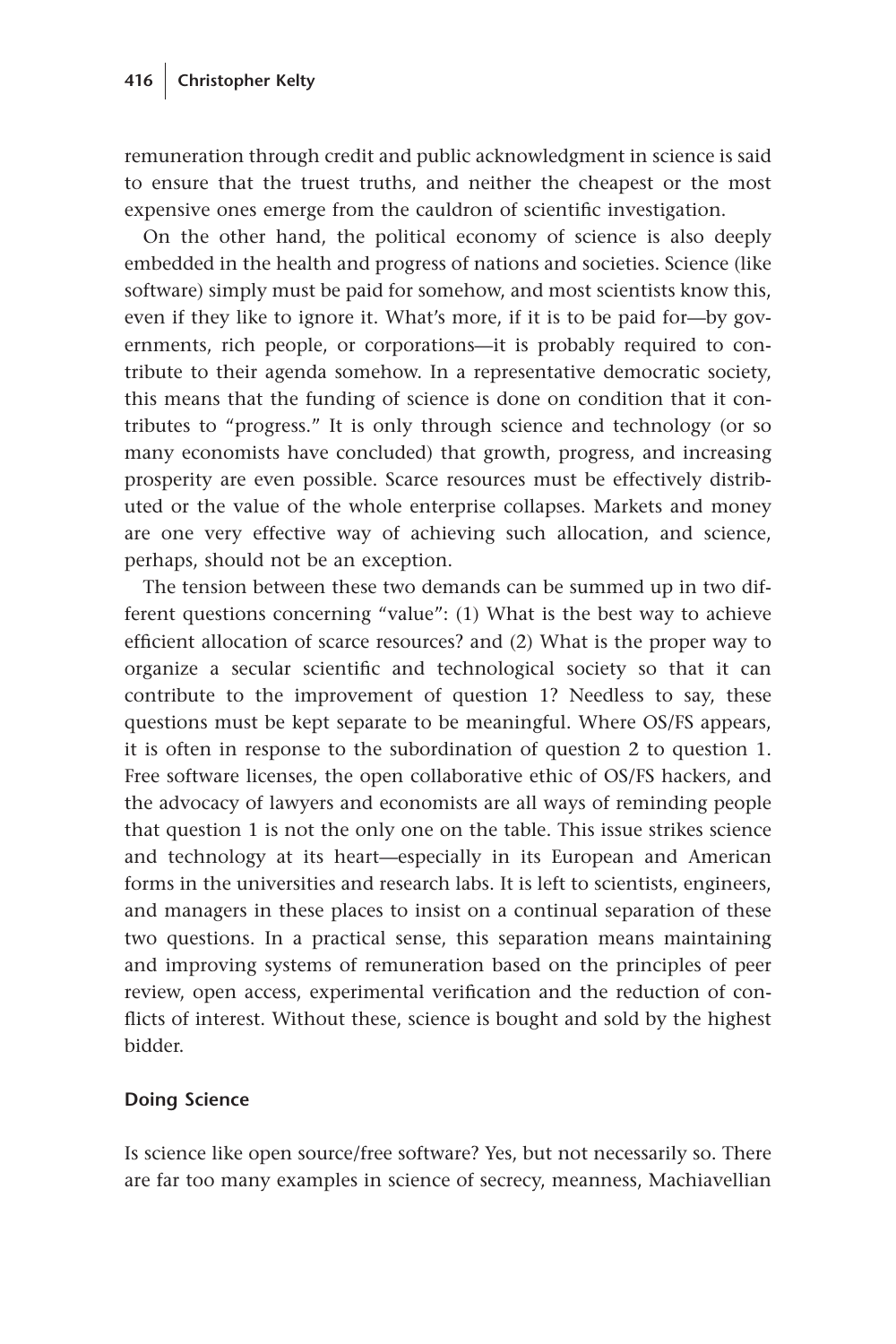plotting, and downright thievery for us to believe the prettied-up claim that science is inherently characterized by openness and freedom. Curiously, this claim is becoming increasingly accurate. From the sixteenth century on, norms and forms of openness have improved and evolved alongside the material successes of science and technology. The creation of institutions that safeguard openness, peer review, trust, and reputation is coincident with the rise and dominance of scientific and technical expertise today. The myth of a scientific genius toiling away in an isolated lab, discovering the truths of nature, bears little resemblance to the historically situated and fundamentally social scene of Robert Boyle demonstrating his air pump before the assembled Royal Society. Though it is easy to show how political, how contextual, or how "socially constructed" science is, this is not the point I am making (for some canonical references in this field, see Bloor 1976; Barnes 1977; Collins 1985; Pickering 1984; Latour 1986; Haraway 1997). Rather, the point is that the creation and maintenance of the institutions of science over the last 400 years has been a long, tortured, and occasionally successful attempt to give science the character of truth, openness, and objectivity that it promises. However, we are not there yet, and no scientists are free from the obligation of continuing this pursuit.

One compelling study of how science has become analogous to the OS/FS movements is the work of Robert K. Merton, the American sociologist who first attempted to think through what he called the "normative structure of science"—a sociological account of scientific action that focused on the reward system and the ethos of science (Merton 1973). The ethos of science (not unlike the famous "Hacker Ethic," Himanen 2001) is that set of norms and forms of life that structure the activity of scientists across nations, disciplines, organizations, or cultures. Merton identified four norms: universalism, communism (Merton's word), disinterestedness, and organized skepticism.

These norms are informal, which is to say that they are only communicated to you by your becoming part of the scientific establishment—they are not written down, and are neither legally nor technically binding (along the same lines as "You are a hacker when another hacker calls you a hacker"). However, despite the informal character of these norms, the institutions of science as we know them are formally structured around them. For example, communism requires a communication structure that allows the communally owned property—ideas, formulae, data, or results —to be disseminated: journals, letters, libraries, university postal systems,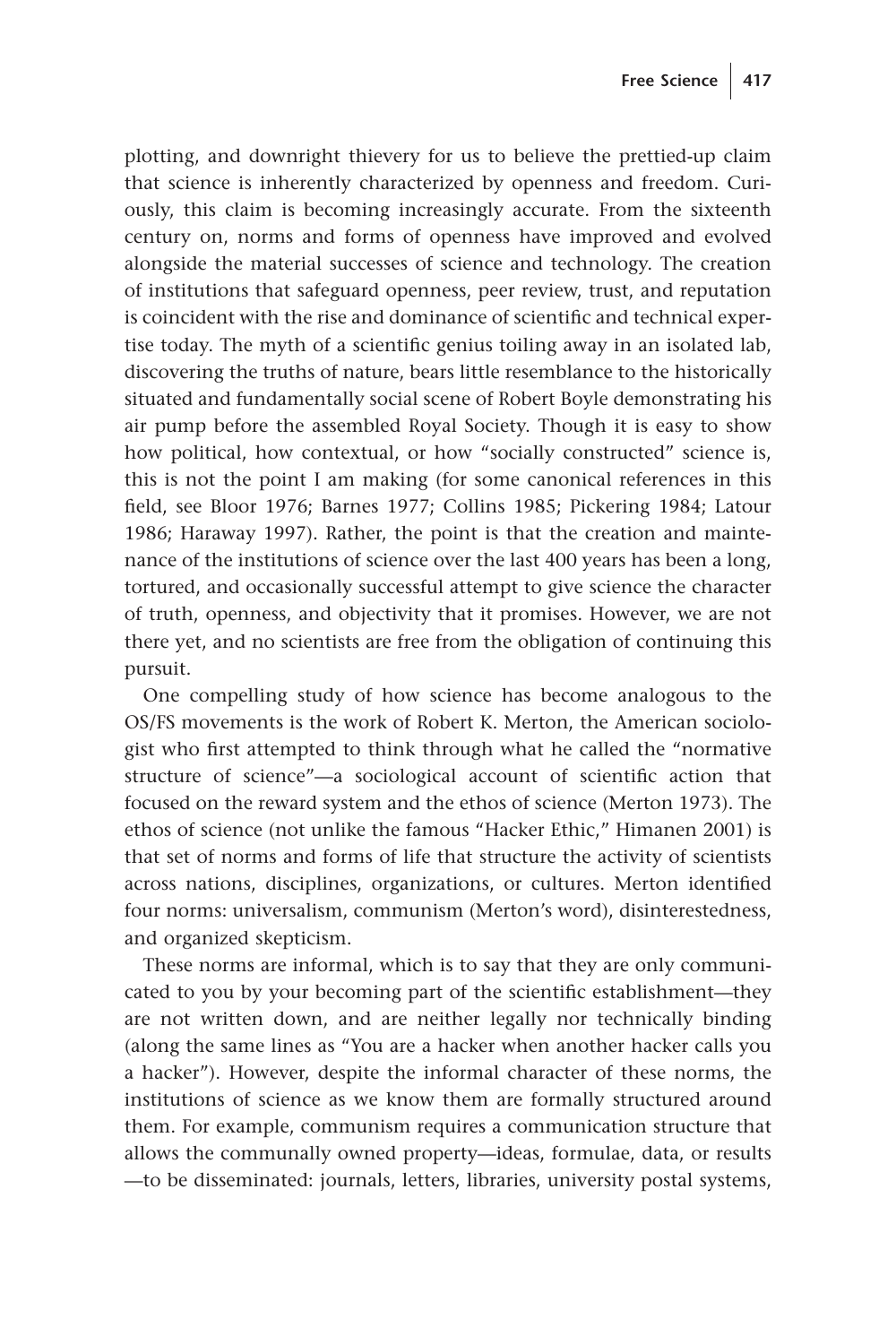standards, protocols, and some more or less explicit notion of a public domain.

Or, another example. The norm, disinterestedness, is not an issue of egoism or altruism, but an institutional design issue. For disinterestedness to function at all, science must be closed off and separate from other parts of society, so that accountability is first and primarily to peers, not to managers, funders, or the public—even if this norm is continually under assault both from within and without. Similarly, organized skepticism is not simply methodological (whether Cartesian doubt or acceptable "p" values), but institutional as well—meaning that the norms of the institution of science must be such that they explicitly, if not exactly legally, promote the ability to maintain dissent even in the face of political power. Otherwise, truth is quickly compromised.

To take a historical example, consider Robert Boyle, as told by Steven Shapin and Simon Schaffer (1985) in *Leviathan and the Air Pump*. Boyle's genius lay not only in his formulation of laws concerning the relation of temperature, pressure and volume (a significant achievement in itself), according to Shapin and Schaffer, Boyle's activities also transformed the rules of modern experimentalism, of "witnessing" and of the means for establishing modern facts. Boyle's experimental air pump was seventeenthcentury "big science." It required Boyle's significant fortune (he was, after all, the son of the Earl of Cork), access to master glass blowers and craftsmen, a network of aristocratic gentlemen interested in questions of natural philosophy, metaphysics, and physics. Perhaps most importantly, it required the Royal Society—a place where members gathered to observe, test, and "debug" (if you will) the claims of its members. It was a space by no means open to everyone (not truly public—and this is part of the famous dispute with Thomas Hobbes, which Shapin and Schaffer address in this book), because only certain people could be assumed to share the same language of understanding and conventions of assessment. This is a shortcoming that OS/FS shares with Boyle's age, especially regarding the relative absence of women; the importance of gender in Boyle's case is documented in (Potter 2001); there is much speculation, but little scholarship to explain it in the case of OS/FS.

To draw a parallel with OS/FS here, the Royal Society is in some ways the analog of the CVS repository: demonstrations (software builds), regular meetings of members (participation in mailing list discussion), and independent testing and verification are important structural characteristics they have in common. They both require a common language (or several), both natural and artificial.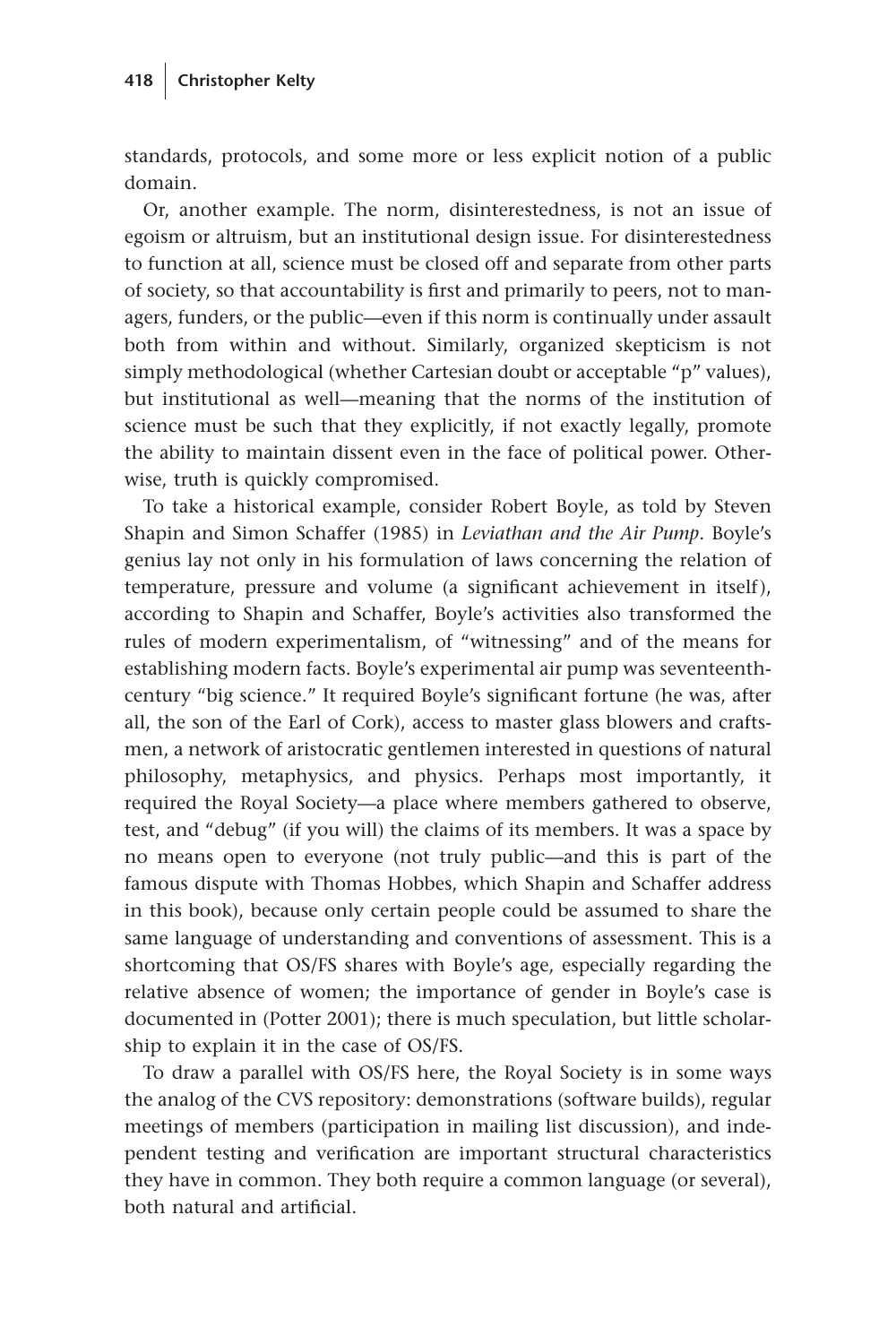Hackers often like to insist that the best software is obvious, simply because "it works." While it is true that incorrectly written software simply will not compile, such an insistence inevitably glosses over the negotiation, disputation, and rhetorical maneuvering that go into convincing people, for instance, that there is only one true editor (emacs).

A similar claim exists that scientific truth is "obvious" and requires no discussion (that is, it is independent of "our" criteria); however, this claim is both sociologically and scientifically simplistic. It ignores the obvious material fact that scientists, like programmers, organize themselves in collectivities, dispute with each other, silence each other, and engage in both grand and petty politics. Boyle is seen to have "won" his dispute with Hobbes, because Hobbes science was "wrong." This is convenient shorthand for a necessary collective process of evaluation without which no one would be right. It is only after the fact (literally, after the experiment becomes "a fact") that Boyle's laws come to belong to Boyle: what Merton called "intellectual property." A science without this process would reduce simply to authority and power. He with the most money pronounces the Law of the Gases. The absurdity of this possibility is not that the law of the gases is independent of human affairs (it is) but that human affairs go on deliberately misunderstanding them, until the pressure, so to speak, is too great.

Merton and others who study science and technology like to point out just how widespread and extensive this system of disputation, credit, and reward is: it includes eponomy (the naming of constants, laws, and planets), paternity (X, father of Y), honors, festschrifts, and other forms of social recognition, prizes like the Fields medal or the Nobel, induction into royal societies, and ultimately being written into the history books. These mechanisms are functional only in hindsight; it is perhaps possible to say that science would still proceed without all these supports, but it would have neither collective existence in nor discernible effect on the historical consciousness and vocational identity of practicing scientists. That is to say, the question of motivation is meaningless when considered in isolation. It is only when considered as a question of institutional evolution and collective interaction that motivation seems to have a role to play. In the end, it is equally meaningless to imagine that people have a "natural" desire to pursue science as it is to suggest that we are somehow programmed to desire money. Curiosity and greed may be inevitabilities (this hangs on your view of human nature), but the particular forms they take are not self-determining.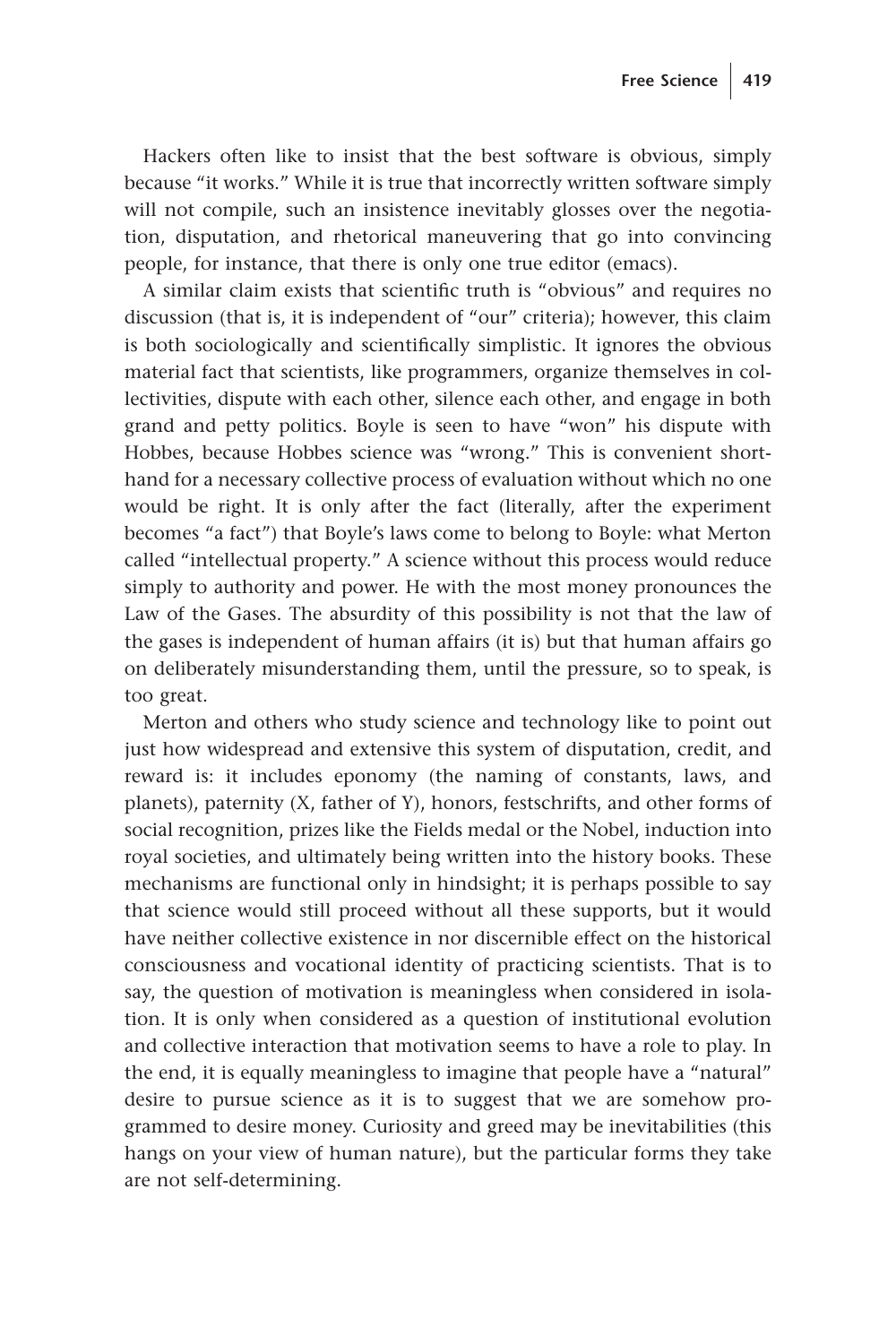## **Funding Science**

Of course, such informal norms are all well and good, but science costs money. On this point, there is no dispute. In Boyle's day, air pumps were like linear accelerators: expensive and temperamental. Even books could be quite dear, costing as much as the air pump itself (Johns 1998). For Boyle, money was no object; he had it, and other people around him did too. If they didn't, then a rich friend, a nobleman, a patron could be found. The patronage structures of science permeated its institutional, and perhaps even its cognitive, characteristics (Biagioli 1993). By contrast, twentieth-century science looks very different—first, because of massive philanthropy (Carnegie, Rockefeller, and others); second, because of massive military and government investment (Mirowski 2002; Mirowski and Sent 2002); and third, because of massive "soft money," research and development and contract investment (this most recent and rapid form of the commercialization of science differs from field to field, but can be said, in general, to have begun around 1980). The machines and spaces of science were never cheap, and have gotten only less so. The problem that this raises is essentially one of the dispensation of credit and return on investment.

Sociologists of science have attempted to finesse this difficulty in many of the same ways as observers of OS/FS: through notions of "reputation." Gift economies, in particular, were the study of a short article by Warren Hagstrom. He attempted to explain how the contributions to scientific research—such as giving a paper or crediting others—made the circulation of value an issue of reciprocity that approximated the gift-exchange systems explored by Marcel Mauss and Bronislaw Malinowski (Hagstrom 1982). Bruno Latour and Steve Woolgar also explore the metaphors of nonmonetary exchange in science, in the course of their work on the construction of facts in laboratories. They suggested that there is a "cycle of credit" that includes both real money from granting agencies, governments, and firms and the recognition (in the form of published articles) that leads full circle to the garnering of grant money, and so on ad infinitum. In this cycle, both real money and the currency of reputation or credit work together to allow the scientist to continue to do research (Latour and Woolgar 1979). Here, the scientist wears two masks: one as the expert witness of nature, the other as the fund-seeking politician who promises what needs to be promised. Most scientists see the latter as a necessary evil in order to continue the former (see Latour 1986 for an alternate account). There is a similarity here with OS/FS programmers, most of whom, it is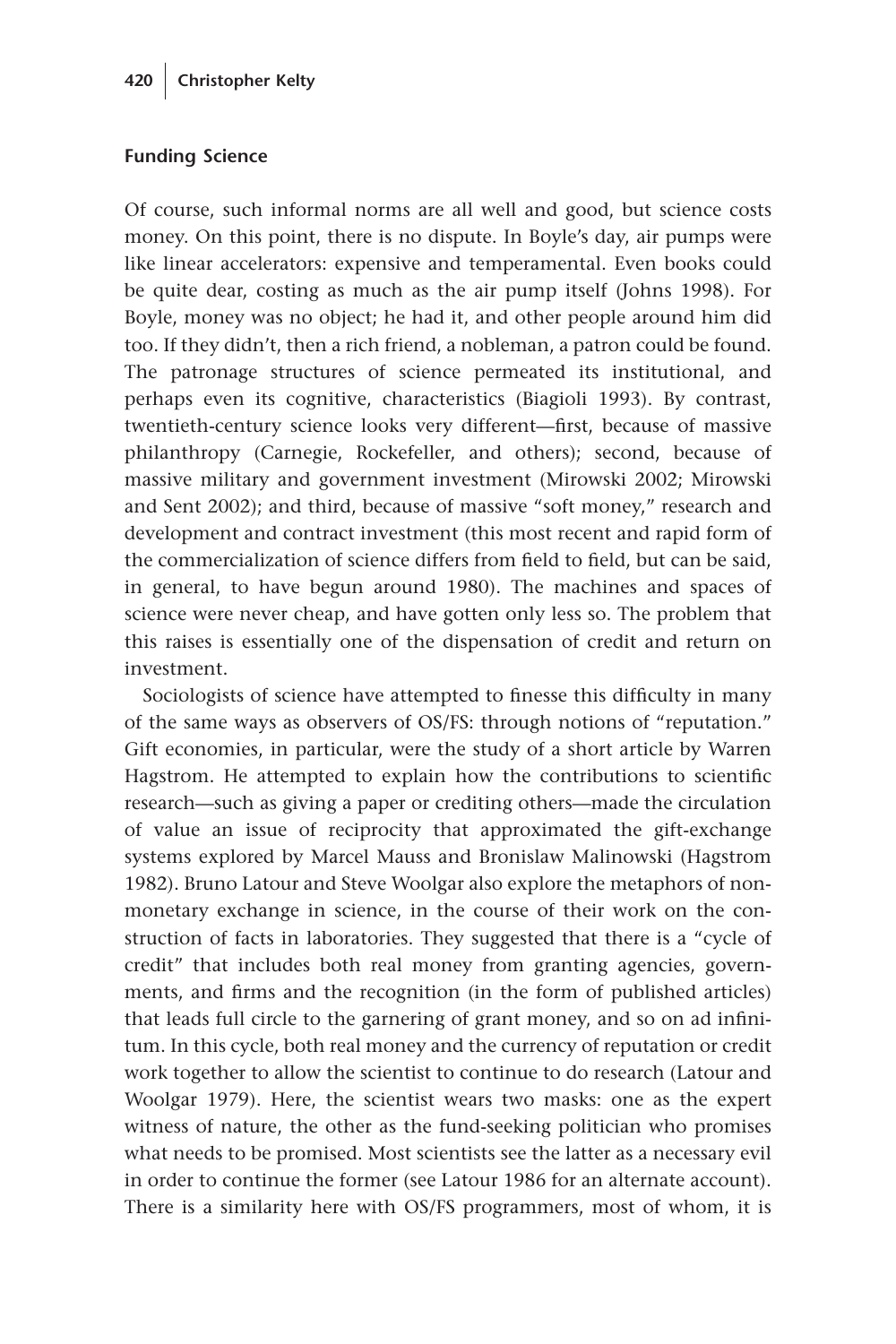said, keep their day jobs, but spend their evenings and weekends working on OS/FS projects (Raymond 2001).

In these studies to date, the focus has been on the remuneration of the scientists, not the return on investment for the funders. In the cases of early modern patronage systems, the return to the patron was not strictly financial (though it could be), but was often also laden with credit in a more circumscribed and political sense (for example, the status of a monarchy or of a nation's science; see Biagioli 1993). In a similar sense, philanthropists build for themselves a reputation and a place in history. Government and military funding expects returns in specific areas: principally war, but also health, eradication of disease, and economic growth. Soft money, venture capital, and research and development, on the other hand, are primarily interested in a strictly calculated return on investment (though here too, it would be disingenuous to suggest that this were the only reward—venture capitalists and corporations seek also to be associated with important advances in science or technology and often gain more in intangible benefits than real money). The problem of funding science is never so clean as to simply be an allocation of scarce resources. It includes also the allocation of intangible and often indescribable social goods. Strangely, Robert Merton called these goods "intellectual property" (Garfield 1979).

It is important to distinguish, however, the metaphorical from the literal use of intellectual property: in the case of the scientist, reputation is inalienable. No one can usurp a reputation earned; it cannot be sold; it cannot be given away. It may perhaps be shared by association; it may also be unjustly acquired—but it is not an alienable possession. Intellectual property granted by a national government, on the other hand, exists precisely to generate wealth from its alienability: inventors, artists, writers, composers, and yes, scientists, can sell the products of their intellectual labor and transfer the rights to commercialize it, in part or in whole, by signing a contract. The reputation of the creator is assumed to be separate from the legal right to profit from that creativity. This legal right—intellectual property as a limited monopoly on an invention or writing—is often confused with the protection of reputation as an inalienable right to one's name; this is not guaranteed by intellectual property law (on this confusion throughout history, see Johns 1998).

This confusion of the metaphorical and the literal uses of intellectual property goes both ways. Today it is virtually impossible to step foot in a lab without signing a licensing agreement for something, be it a machine, a tool, a process, a reagent, a genetic sequence, or a mouse. Many of the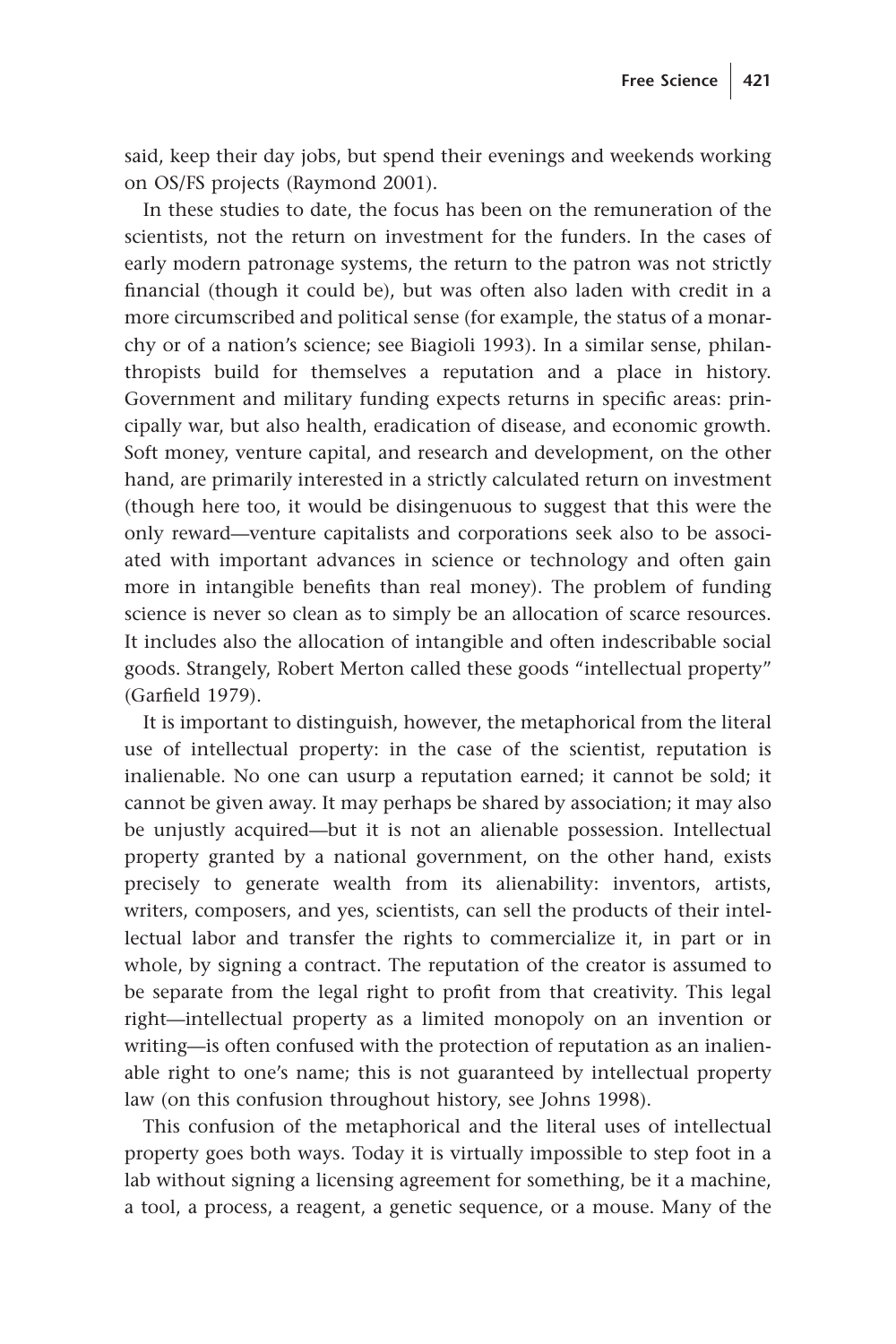# **422 Christopher Kelty**

things biologists or engineers once traded with each other (cell lines, testing data, images, charts, and graphs) are now equally expected to generate revenue as well as results. The race to publish is now also a race to patent. It might even be fair to say that many scientists now associate success in science with return on investment, or see the "free" exchange of ideas as more suspicious than a quid pro quo based on monetary exchange (see Campbell et al. 2002). This metaphorical confusion necessitates a closer look at these practices.

# **Valuing Science**

The metaphors of currency and property in science meet in a peculiar place: the Science Citation Index. Citation indices give one a very prominent, if not always precise, indicator of value. It is a funny kind of value, though. Even though citation is quantifiable, not all reputation depends on citations (though some tenure committees and granting agencies beg to differ on this point). Qualitative evaluation of citing practices is an essential part of their usefulness. Even though work that isn't included in such databases is at a rather serious disadvantage, reputationally speaking, science citation indices do not simply measure something objective (called reputation). Rather, they give people a tool for comparative measure of success in achieving recognition.

Robert Merton clearly understood the power of citation indexing—both as currency and as a kind of registration of intellectual property for the purposes of establishing priority. In the preface to Eugene Garfield's 1979 book *Citation Indexing*, Merton says, "[Citations in their moral aspect] are designed to repay intellectual debts in the only form in which this can be done: through open acknowledgment of them" (Garfield 1979, viii). He thus makes citations the currency of repayment. But he goes even further, explaining scientific intellectual property in a manner that directly parallels the claims made for OS/FS's success as a reputation economy:

We can begin with one aspect of the latent social and cultural structure of science presupposed by the historically evolving systematic use of references and citations in the scientific paper and book. That aspect is the seemingly paradoxical character of property in the scientific enterprise: the circumstance that the more widely scientists make their intellectual property available to others, the more securely it becomes identified as their property. For science is public, not private knowledge. Only by publishing their work can scientists make their contribution (as the telling word has it) and only when it thus becomes part of the public domain of science can they truly lay claim to it as theirs. For the claim resides only in the recognition of the source of the contribution by peers. (Garfield 1979, vii–viii)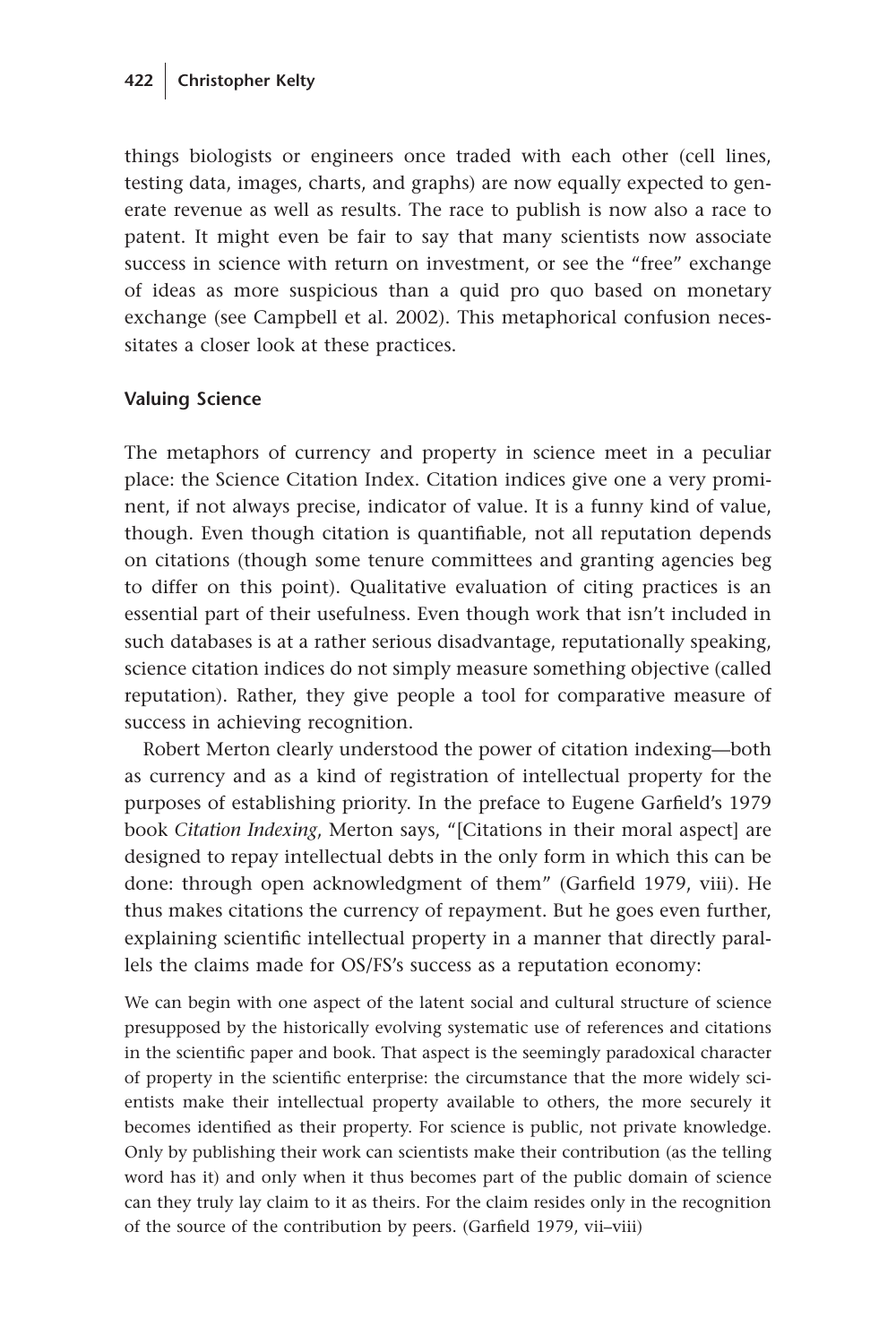This claim is remarkable, but not dissimilar to that remarkable claim of OS/FS (particularly open source) advocates—that openness results in the creation of better software. Merton here claims as much for science. The incentive to produce science depends on the public recognition of priority. The systems involved in making this property stick to its owner are reliable publishing, evaluation, transmission, dissemination, and ultimately, the archiving of scientific papers, equations, technologies, and data. As stated previously, this priority is inalienable: when it enters this system of registration, it is there for good, dislodged only in the case of undiscovered priority or hidden fraud. It is not alienable intellectual property, but constant; irretrievably and forever after granted. Only long after the fact can diligent historians dislodge it.

Who grants this property? The key is in Merton's paradox: "the more widely scientists make their intellectual property available to others, the more securely it becomes identified as their property" (Garfield 1979, vii). That is, no one (or everyone) grants it. The wider the network of people who know that Boyle is responsible for demonstrating that under a constant temperature gas will compress as pressure is increased, the more impossible it becomes to usurp. Only by having a public science in this sense is that kind of lasting property possible. A privatized science, on the other hand, must eternally defend its property with the threat of force, or worse, of litigation. While a public science tends toward ever greater circulation of information in order to assure compensation in reputation, a private science must develop ever more elaborate rules and technologies for defining information and circumscribing its use. Not only is a private science inefficient; it also sacrifices the one thing that a public science promises: progress.

Nonetheless, a public science is only possible through publication. The publication and circulation of results is a sine qua non that up until the advent of the Internet was possible only through academic publishers, university presses, and informal networks of colleagues and peers. Reputation was effectively registered through the small size and manifest fragility of the publication network. It has been successful enough and widespread enough that most people now associate the quality of a result with the publication it appears in. We have a well-functioning system, however imperfect, that allows a widely distributed network of scientists to coevaluate the work of their peers.

From an institutional standpoint, this is a very good thing. As I said earlier, science has not always been open or free, but it has become more and more so over the last 400 years. The functions of openness that have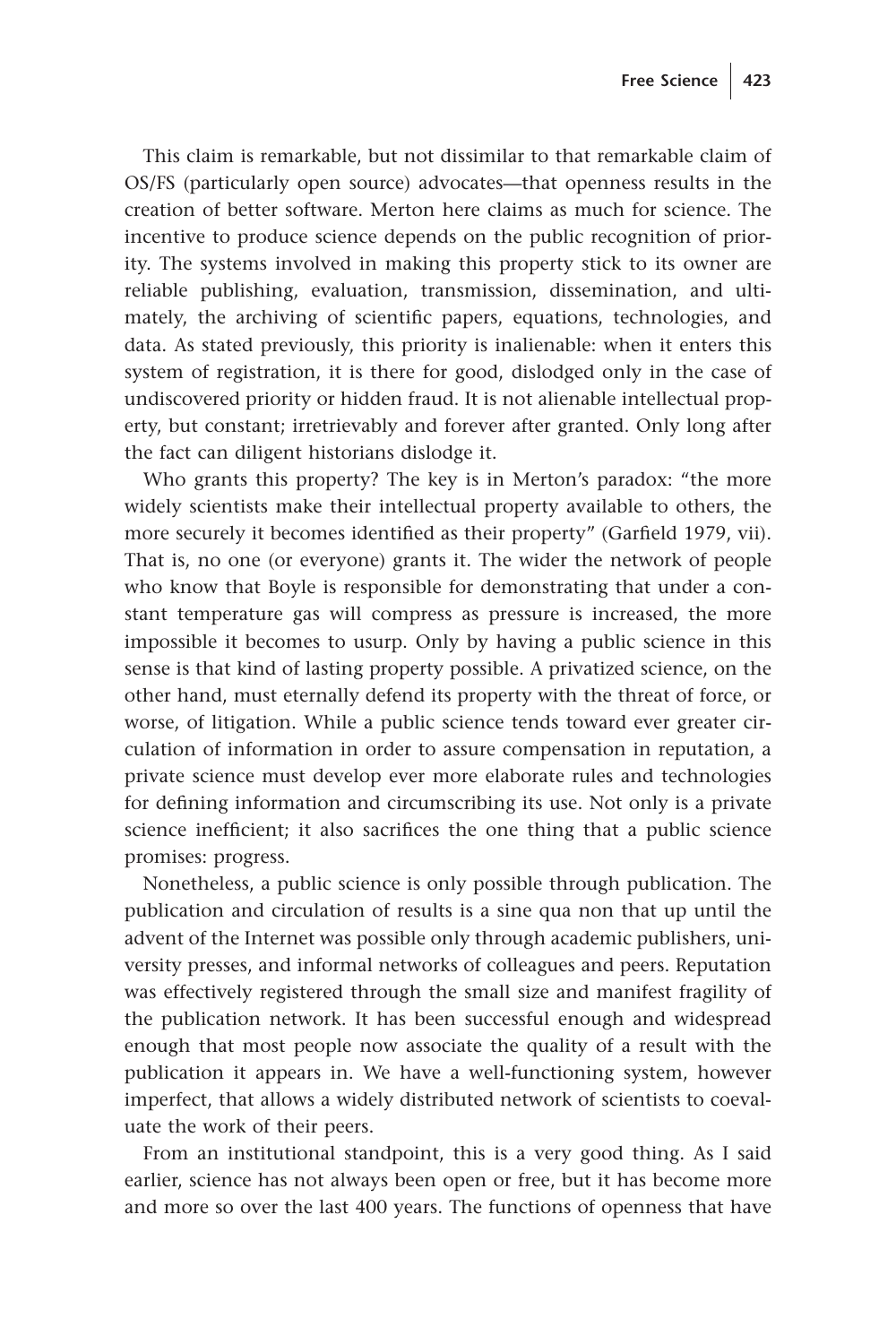# **424 Christopher Kelty**

developed in science exist only because publishers, universities, and academic presses—along with scientists—believe in them and continue to propagate them.

To some extent, this system of reputational remuneration has lived in strained but peaceful coexistence with the monetary structure of funding. It is only of late, with the expansion of intellectual property law and the decreasing vigilance of anti–trust policing, that the legal and institutional framework of the U.S. economic system has actually become hostile to science.

Consider the situation scientists face today. Most scientists are forced to explicitly consider the trade-off between the ownership of data, information, or results and the legal availability of them. In designing an experiment, it is no longer simply a process of finding and using the relevant data, but of either licensing or purchasing it, and of hiring a lawyer to make sure its uses are properly circumscribed. In economic terms, the transaction costs of experiment have skyrocketed, specifically as a result of the increased scope of intellectual property and more generally due to the ever increasing dangers of attendant litigation. In scientific terms, it means that lawyers, consultants, and public relations agents are increasingly stationed in the lab itself, and they increasingly contribute to the very design of experiments.

The result is a transformation of science, in which the activity of using an idea and giving credit is confused with the activity of buying a tool and using it. Science becomes no longer public knowledge, but publically visible, privately owned knowledge.

The skeptic might ask: why not let intellectual property law govern all aspects of knowledge? What exactly is the difference between using an idea and buying one? If the copyright system is an effective way of governing who owns what, why can't it also be an effective way of giving credit where credit is due? Such a proposition is possible in the context of U.S. law, and less so in European intellectual property law, which makes an attempt (however feeble) to differentiate the two activities. In German law, for instance, the "moral right of the author" is presumed to be inalienable, and therefore a separate right from that of commercial exploitation. While U.S. law doesn't make this distinction, most U.S. citizens do. Even the firm believer in copyright law wants to protect his reputation; no one, it seems, wants to give up (metaphorical) ownership of their ideas. Unfortunately, these are issues of fraud, plagiarism, and misappropriation—not of commercial exploitation. And these are fears that have grown enormously in an era of easy online publication. What it points to is not a need for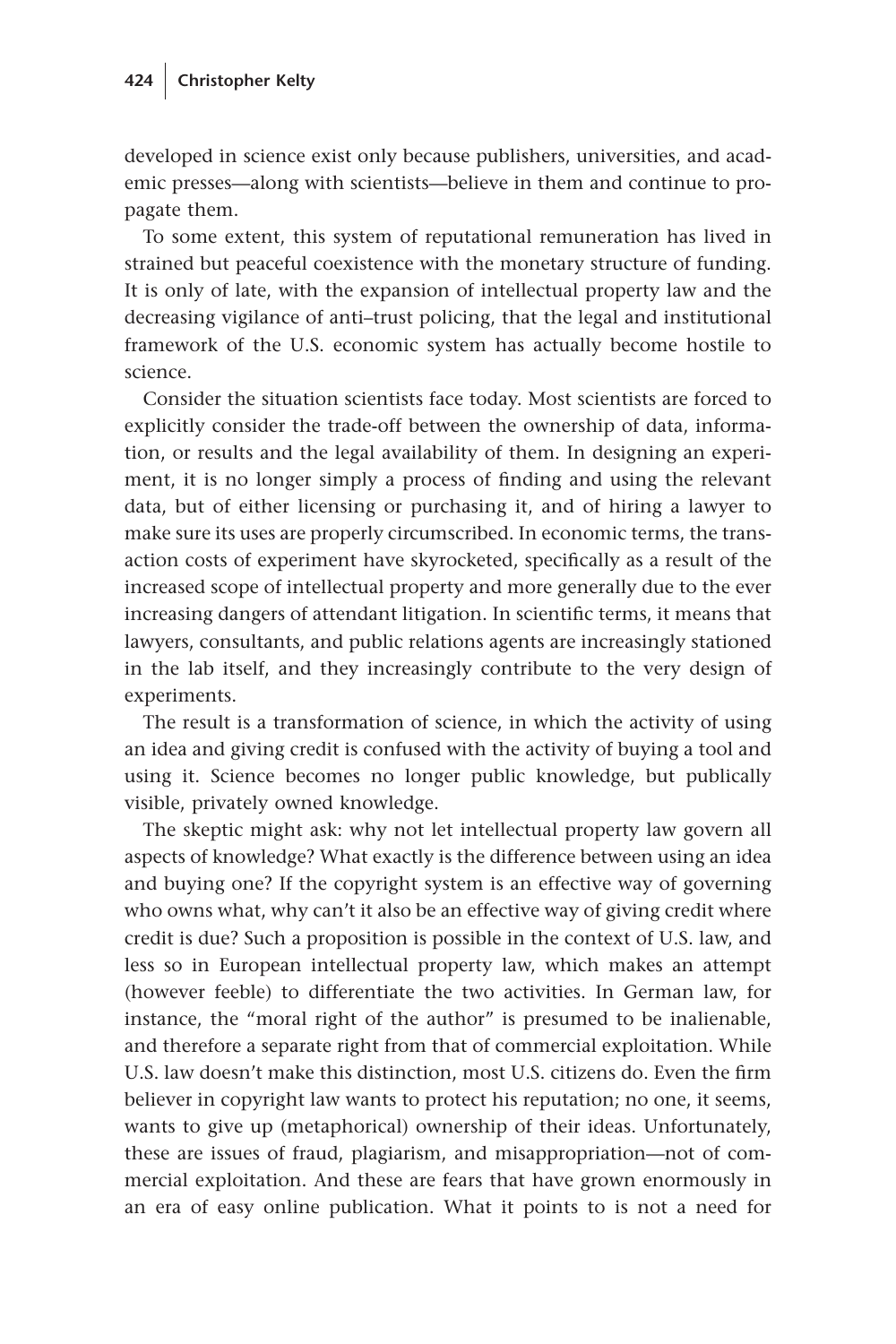stronger intellectual property law, but the need for an alternative system of protecting reputation from abuse.

The need to somehow register priority and (metaphorical) ownership of ideas is a problem that cannot be solved through the simple expansion of existing intellectual property law. It will require alternative solutions. These solutions might be technical (such as the evolution of the science citation index—for example, cite-seer and LANL) and they might also be legal (devices like the Creative Commons licenses, which require attribution, but permit circulation). In either case, science and technology are both at a point similar to the one Robert Boyle faced in the seventeenth century. A new way of "witnessing" experimental knowledge is necessary. A new debate over the "public" nature of science is necessary.

Many people in OS/FS circles are aware of this relationship between informal reputation and calculable monetary value. Even Eric Raymond's highly fantastic metaphorical treatment of reputation reports an important fact: the list of contributors to a project should never be modified by subsequent users (that is, contribution is inalienable). To do so is tantamount to stealing. Similarly, Rishab Ayer Ghosh and Vipul Ved Prakash (2000) also recognize this nonlegal convention; they combined it with the formal availability of free software packages and created a tool much like the Science Citation Index: it adds up all contributions of individuals by grepping (using a Unix text search command) packages for e-mail addresses and copyrights. We might call what they find "greputation," since it bears the same relation to reputation that money supposedly does to value. That is, it is the material and comparable marker of something presumed to be more complex—the reputation of a scientist—just as money is an arbitrary technology for representing value.

In order to understand why reputation is at stake in science, we might take this analogy a bit further and ask what exactly is the relationship between money and value. Economic dogma has it that money is a standard of value. It is a numerical measure that is used to compare two or more items via a third, objectively fixed measure. This is an unobjectionable view, unless one wants to ask what it is that people are doing when they are valuing something—especially when that something is an idea.

However, from the perspective of Georg Simmel, the early twentiethcentury German sociologist whose magnum opus is devoted to the subject (Simmel 1978), considering money as something that simply facilitates a natural human tendency (to value things according to cardinal ranking) is a sociologically and anthropologically illegitimate assumption. Humans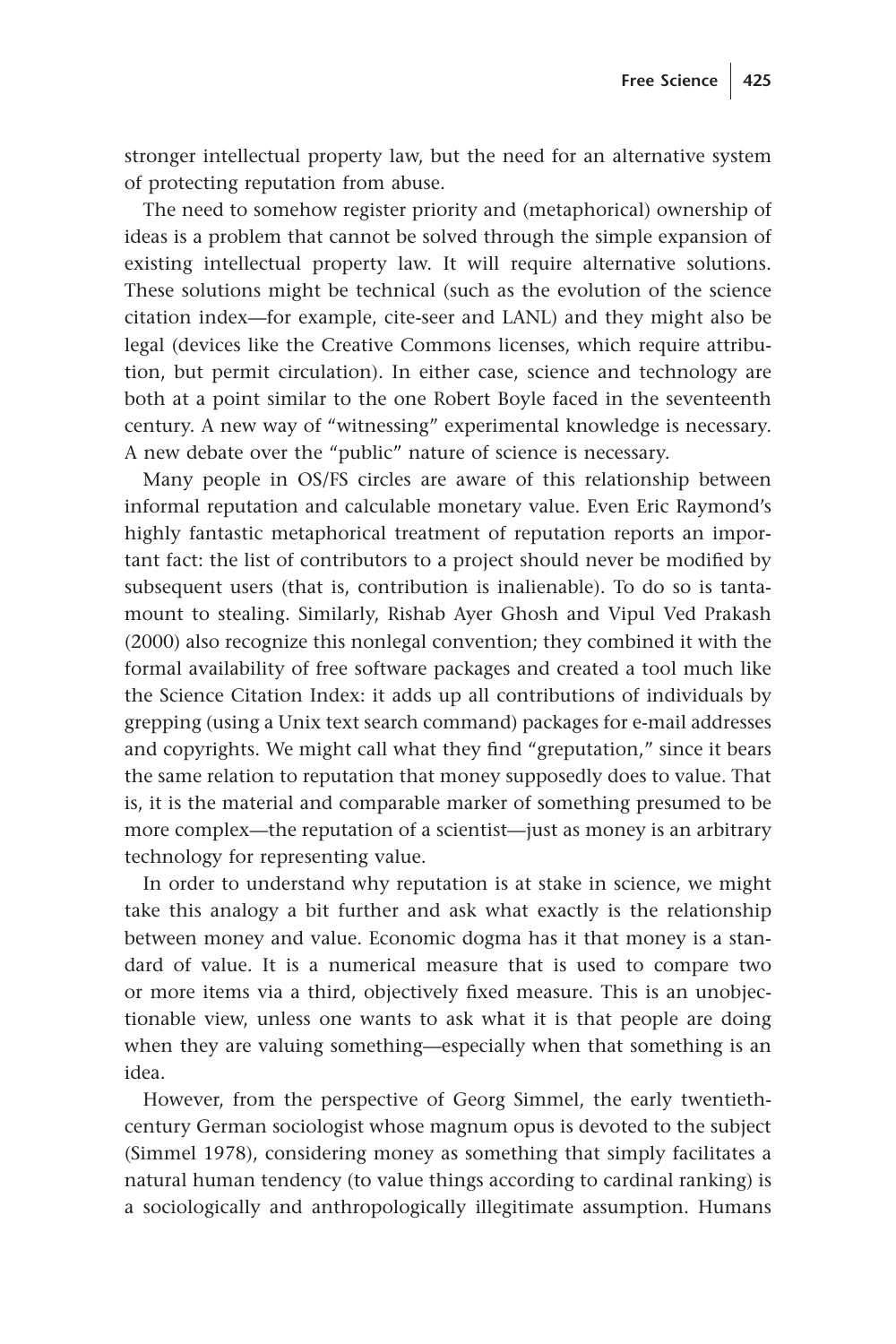are not born with such an objective capacity vis-à-vis the world around them. Rather, since money is a living set of institutions that calibrate value and a set of technologies (cash, check, credit, and so on) that allow it to circulate or accumulate, then humans are caught within a net that both allows and teaches them how to reckon with money—how to count with it, as well as on it. Even if staunch neoclassicists agree that the rational actor of economic models does not exist, that by no means suggests he cannot be brought into existence by the institutions of economic life. To borrow David Woodruff's willful anachronism: "Humans are endowed only with an ordinal sense of utility; they attain something like a cardinal sense of utility ("value") only through the habit of making calculations in money" (Woodruff 1999).

If we consider this insight with respect to the currency of reputation, as well as that of money, we can say the following: the standard of value (money, or the citation) serves only to stabilize the network of obligations thus created: in the case of money economies, a single cardinal value; in the case of citations, a widely recognized, though sometimes disputed reputation. The vast interconnected set of legal obligations that money represents can be universally accounted by a single standard—a cardinal value. But if we reckoned the world of obligations using a different standard—a nonnumerical one, for instance—then humans could also learn to express utility and value in that system. Money, it should be very clear, simply isn't natural.

Therefore, a similar approach to scientific citations would have to focus on something other than their cardinality. And in fact, this is exactly what happens. Citations are simply not fungible. Some are good (representing work built upon or extended), some are bad (representing work that is disputed or dismissed), some are indifferent (merely helpful for the reader), and some are explicit repayments (returning a citation, even when it is not necessarily appropriate). Often the things that are most well known are so well known that they are no longer cited  $(F = ma)$ , or natural selection), but this could hardly diminish the reputation of their progenitors. It requires skill to read the language and subtleties of citations and to express gratitude and repay intellectual debt in similarly standardized, though not simply quantitative ways. There are whole stories in citations.

This description is equally accurate in open source and free software. Although some might like to suggest that good software is obvious because "it works," most programmers have deep, abiding criteria for both efficiency and beauty. Leaf through Donald Knuth's *The Art of Computer Programming* for a brief taste of such criteria and the interpretive complexity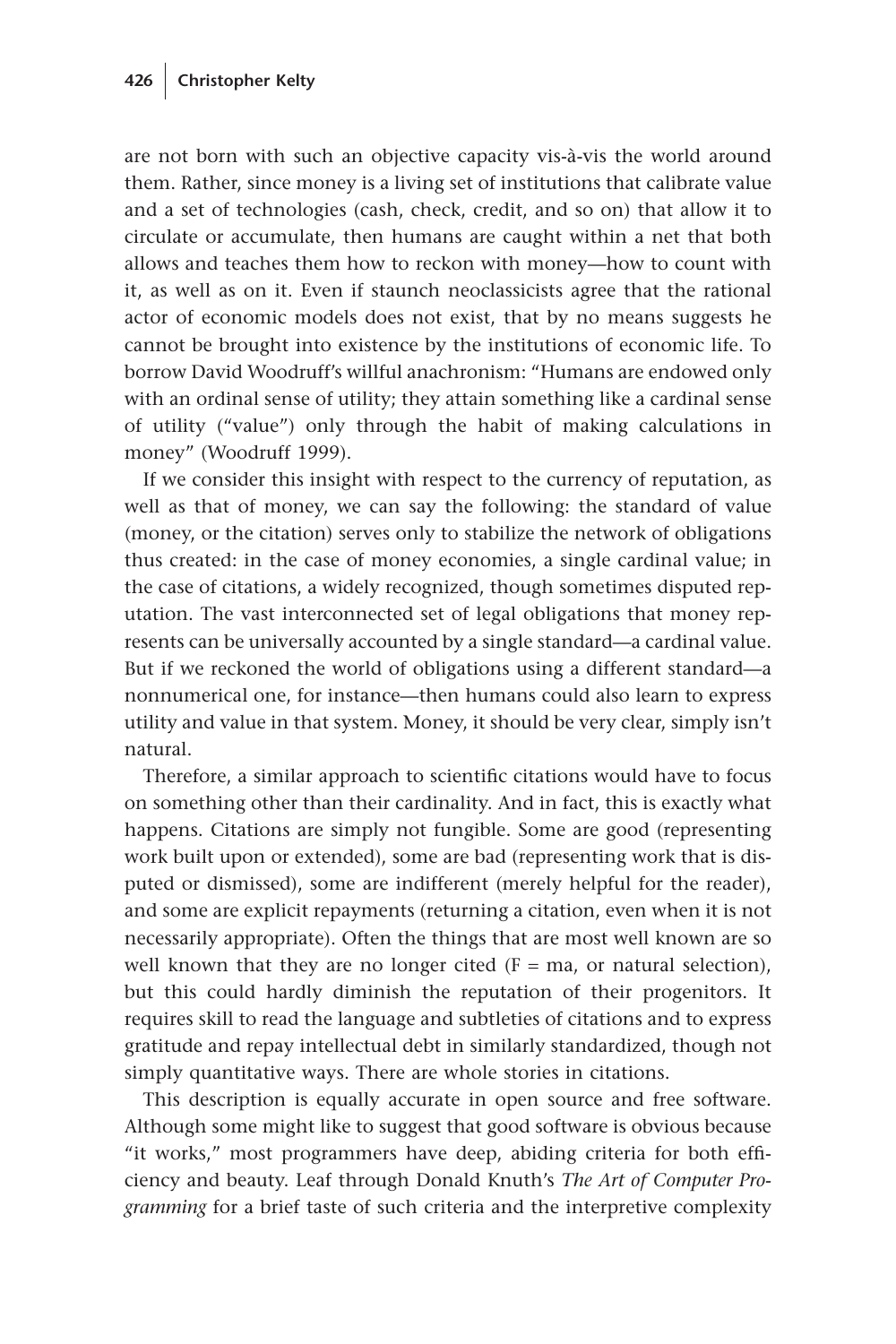they entail (Knuth 1997). The scientist who does not cite, or acknowledge, incurs irreconcilable debts—debts that cannot be reckoned in the subtle currency of citations. The more legitimate the information infrastructure of scientific publications, databases, and history books becomes, the more essential it is to play by those rules, or find increasingly creative ways to break them. In money, as in science, to refuse the game is to disappear from the account.

Today, we face a novel problem. The institutions we've inherited to manage the economy of citation and reputation (publishing houses, journals, societies and associations, universities and colleges) used to be the only route to publicity, and so they became the most convenient route to verification. Today we are faced with a situation where publication has become trivial, but verification and the management of an economy of citation and reputation has not yet followed. In the next section, I conclude with two cases where it will very soon be necessary to consider these issues as part of the scientific endeavor itself.

#### **A Free (as in Speech) Computational Science**

In 1999, at the height of the dot-com boom, there was an insistent question: "But how do you *make money* with free software?" I must admit that at the time this question seemed urgent and the potential answers seductive. In 2003, however, it seems singularly misdirected. From the perspective of science and technology, where software can be as essential a tool as any other on the lab bench, the desire to make free software profitable seems like wanting a linear accelerator to produce crispier french fries. You *could* do that, but it is a rather profound misunderstanding of its function.

I propose a different, arguably more important, question: "Can you do science without free software?"

By way of conclusion, I want to offer two compelling examples of computational science as it is developing today. The promise of this field is evident to everyone in it, and these examples should be viewed as evidence of early success, but also as early warnings. What they share is a very precarious position with respect to traditional scientific experiment, and—in terms Robert Boyle would understand—traditional scientific "witnessing." It is impossible to think about either of these endeavors without considering the importance of software (both free and proprietary), hardware, networks and network protocols, standards for hardware and software, and, perhaps most importantly, software development methodologies. It is in the need to explicitly address the constitution, verification, and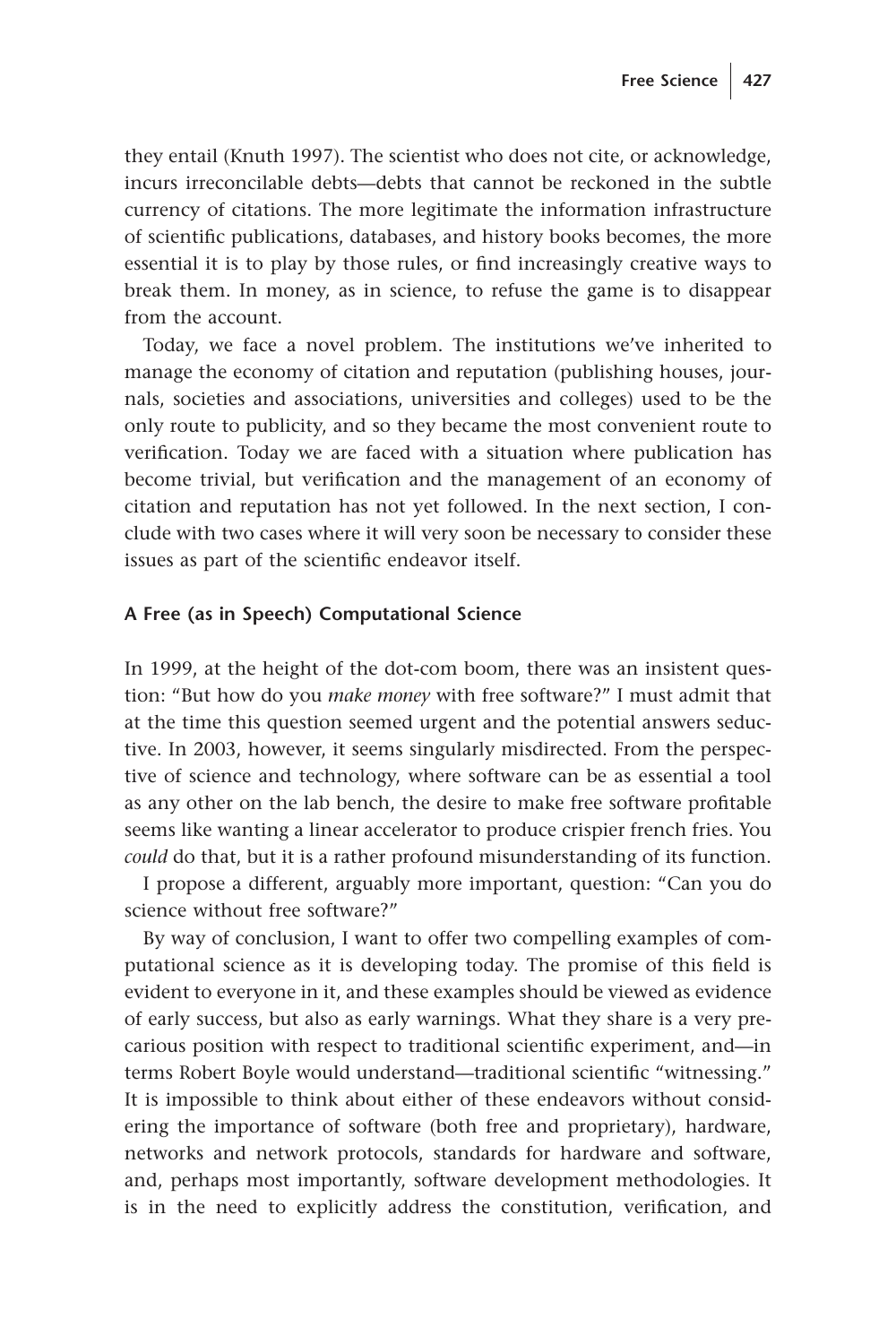reliability of the knowledge produced by such endeavors that something like OS/FS must be an essential part of the discussion.

# **Bioelectric Field Mapping**

Chris Johnson is the director of the Scientific Computing Institute (SCI) at the University of Utah. SCI is a truly stunning example of the kind of multidisciplinary computational "big science" that relies equally on the best science, the best software programming, and of course, the best hardware money can buy. Dr. Johnson's bioelectric field mapping project (http://www.sci.utah.edu) extends the possibilities of understanding, simulating, and visualizing the brain's electrical field. It makes EEGs look positively prehistoric.

The project makes sophisticated use of established mathematical and computational methods (methods that have been researched, reviewed, and published in standard science and engineering publications); neuroanatomical theories of the brain (which are similarly reviewed results); mathematical modeling software (for instance, MatLAB, Mathematica); graphics-rendering hardware; and a wonderful array of open and closed, free and non-free software. It is a testament both to the ethos of scientific ethos and to the best in management of large-scale scientific projects.

What makes Dr. Johnson's project most interesting is the combination of traditional scientific peer-review and his plea for more effective largescale software management methodology in science. Here is a chance for the best of science and the best of business to collaborate in producing truly exceptional results. But it is here that Dr. Johnson's project is also a subject of concern. In a recent talk, amidst a swirl of Poisson equations, Mesh generation schemes, and finite element models, Johnson pointed out the difficulty of *converting file formats*. Dr. Johnson's admirable attempt to create a computational science that weaves mathematical models, computational simulations, and graphical visualization has encountered the same problem every PC user in the world laments daily: incompatible file formats.

Part of this problem is no doubt the uncoordinated and constant reinvention of the wheel that scientists undertake (often in order to garner more credit for their work). The other part, however, concerns the legal and political context where such decisions are made—and they are usually not made in labs or institutes. This second and more serious problem concerns whether the circumvention of particular file formats in scientific research is affected by the institutional changes in intellectual property or antitrust law. Even if it isn't, knowing requires the intervention of lawyers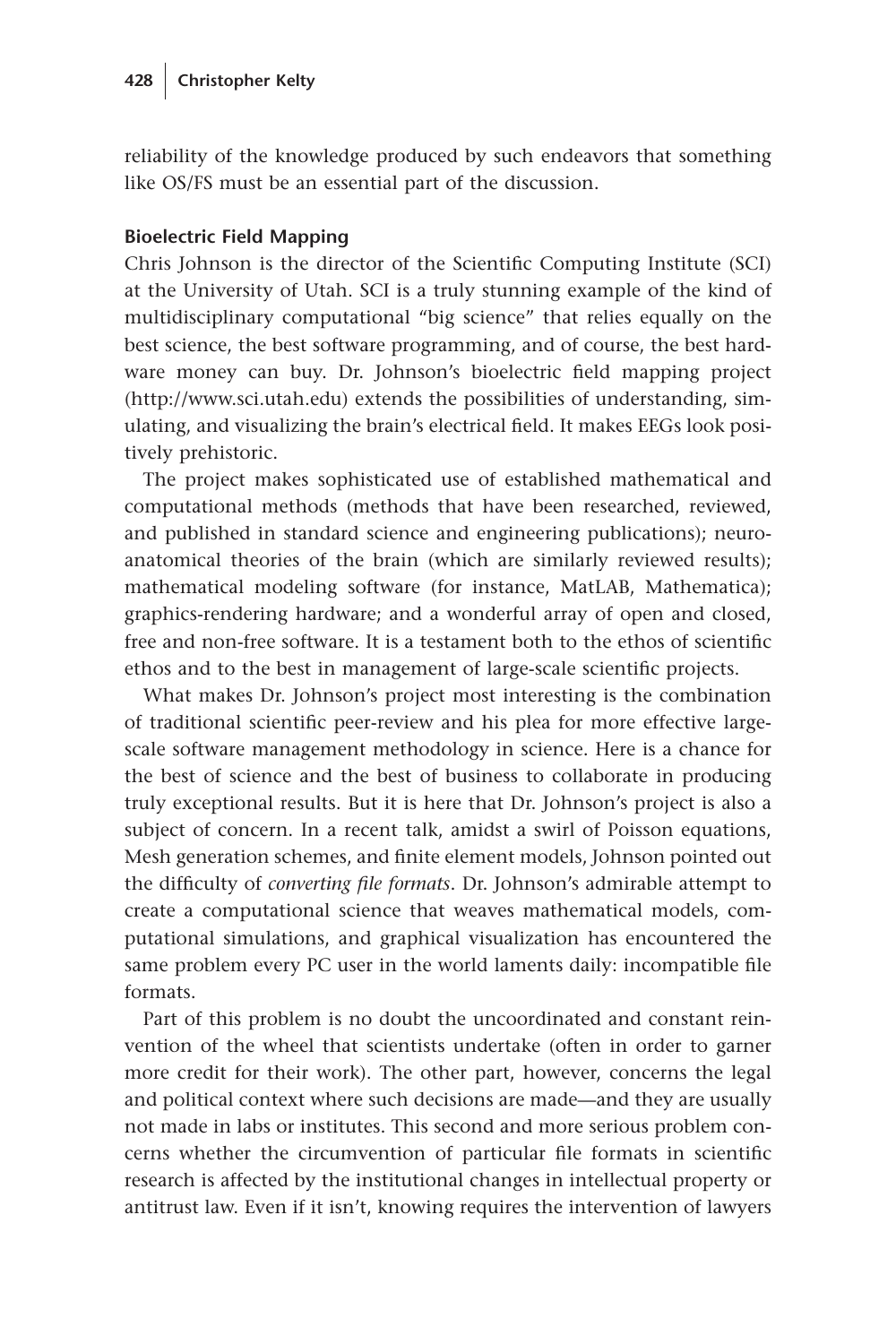aplenty to find out—and the unfortunate alternative is to do nothing. These issues must be addressed, whether through licenses and contracts or through the courts, in order to ensure that the ordinary activity of scientists continues—and does not fall afoul of the law.

The best science, in this case, depends on an analogy with the principles and practices of free software and open source: not only are source code and documentation resources that Dr. Johnson would like to see shared, but so are data (digital images and data from high-end medical scanners) as well as geometric and computational models that are used in the computational pipeline. Only by sharing all of these creations will it be possible for science as a distributed peer-reviewed activity to reach even tentative consensus on the bioelectric fields of human brains.

#### **An Internet Telescope**

In order to avoid any suggestion that a large Redmond-based corporation is at fault in any of this, take a second example. Jim Gray, research scientist at Microsoft, has been working on an "Internet telescope," which federates astronomical data from telescopes around the world (http:// research.microsoft.com/~Gray). His manifest skill in database engineering (he is a Turing Award winner) and his extraordinary creativity have resulted in a set of database tools that can be used to answer astronomical questions no single observatory could answer—simply by querying a database.

Dr. Gray's project is a triumph of organizational and technical skill, another example of excellent project management combined with the best of traditional scientific research. Dr. Gray is assisted considerably by the fact that astronomical data is effectively worthless—meaning that, unlike genetic sequence data, it is neither patented nor sold. It is, though, hoarded and often unusable without considerable effort invested into *converting file formats*. Gray will ultimately be more successful than most university researchers and amateur database builders, because of the resources and the networks at his command, but the problem remains the same for all scientists: the social and normative structure of science needs to be kept institutionally and legally open for anything remotely like peer-reviewed and reliable knowledge to be possible. All of this data, and especially the programming languages, web services, databases, and Internet protocols that are used in the creation of the telescope, need to remain open to inspection, and remain ultimately legally modifiable without the permission of their owners. If they are not, then scientific knowledge is not "witnessed" in the traditional sense, but decided in advance by lawyers and